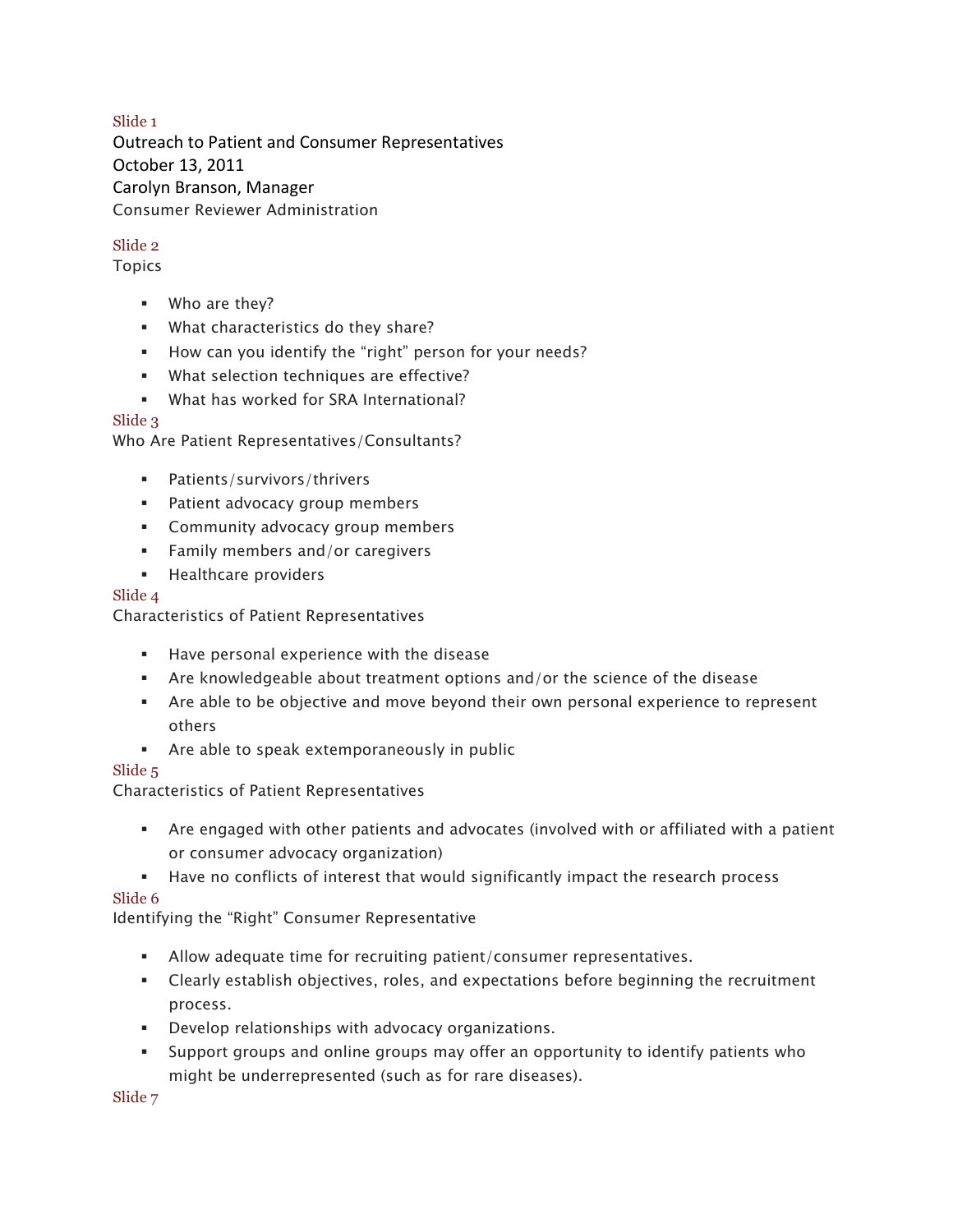Identifying the "Right" Consumer Representative

- Include patient and consumer representatives on selection committees to help recruit and retain representatives.
- § Multiple recruitment methods should be employed in order to identify a broader demographic, including older patients, minorities, and the underserved.

#### Slide 8

Techniques for Selecting Patient Representatives

- Determine specific information needed:
	- Patient/caregiver experience
	- **•** Advocacy experience
	- Ability to represent other patients/survivors
	- § Knowledge and skills related to disease area
	- § Alternate disease experience
	- § Work experience
	- § Education
- **■** Interview representatives.

#### Slide 9

Techniques for Selecting Patient Representatives

- § Include more than one patient/consumer representative in any activity:
	- § Provides a broader perspective of the individual experience
	- § Provides the patient/consumer representative with a colleague in the experience

#### Slide 10

SRA International and Consumers/Advocates

#### Slide 11

About SRA International, Inc.

- § Founded in 1978, SRA is dedicated to solving complex problems of global significance for clients in national security, civil government, and global health.
- § Within SRA, the vision of the Center for Peer Review and Science Management (PRSM) is enhancing human health around the world through innovative science, knowledge, and technology solutions.
- § PRSM supports clients, including the DOD Congressionally Directed Medical Research Programs (CDMRP) under the U.S. Army Medical Research and Materiel Command Programs for which we recruit, train, and support consumer advocates (and scientists) for peer reviews. We have overseen the scientific peer review of nearly 70,000 research (USAMRMC) and the Cancer Prevention and Research Institute of Texas Research applications.

Slide 12 Successful Partnerships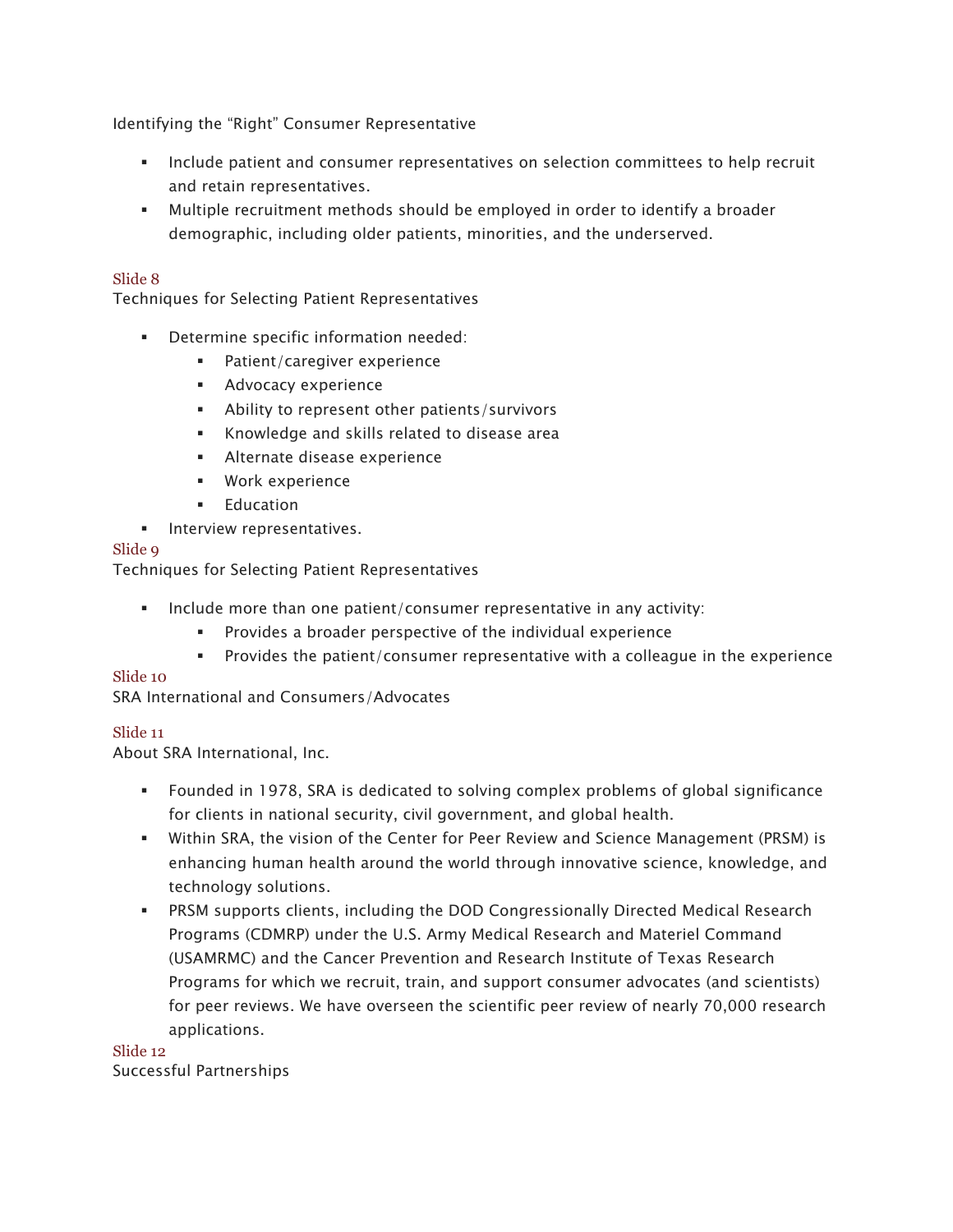Build strong partnerships with the advocacy/support community:

- § Base all interactions on respect and acknowledged value of the consumer/advocates to the process.
- § Maintain regular contact.
- Clearly define needs.
- § Offer a "unique opportunity."
- Set the standards high.

# Slide 13

Successful Processes

- Follow detailed formal processes for
	- § Recruitment
	- § Support
	- **■** Evaluation

## Slide 14

Successful Processes

- § Recruitment
	- § More than 440 organization/agency contacts in the last 3 years alone
	- Includes nomination by organization
		- **•** Nomination letter
		- § Consumer/Patient resume
		- § Essay
	- Includes assessment and telephone interviews

## Slide 15

Successful Processes

- § Support
	- Nearly 1,400 consumer reviewers in the pool for 18 programs over the years)
	- § Training
	- § Peer mentorship
	- § Personnel support

## Slide 16

Successful Processes

- **■** Evaluation
	- § Obtain feedback throughout the process.
	- Obtain feedback in a timely manner.
	- § Debrief with all participants involved.
	- § Modify/improve the process.

## Slide 17

Successful Support

■ Develop and provide easily accessible, appropriate training.